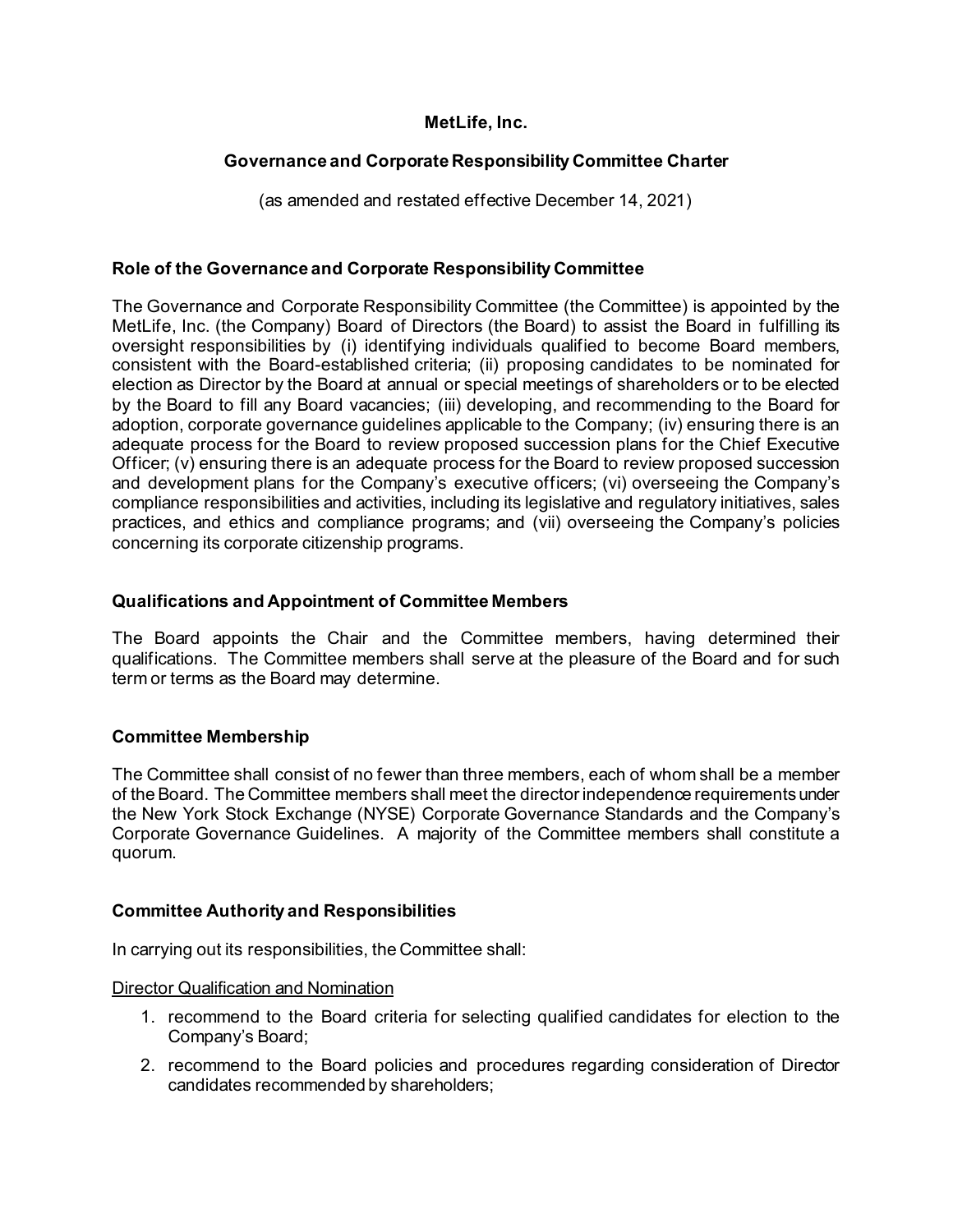- 3. lead the search for and identification of individuals who are, consistent with Boardestablished criteria, qualified to become Board members and propose for Board approval nominees (i) for election as Directors at annual or special meetings of shareholders or (ii) for election as Directors by the Board in the interval between annual meetings to fill any Board vacancies;
- 4. assess, and advise the Board with respect to, the experience, qualifications, attributes or skills of each Director that the Board should consider in concluding whether the person should serve as a Company Director;

#### Board Governance

- 5. for each Board committee, advise the Board with respect to the committee charter and recommend to the Board, Directors for appointment as members, including Directors to serve as the committee chair or fill vacancies as needed;
- 6. from time to time and no less than annually, review the compensation and benefits of nonemployee Directors in supporting the Company's ability to attract, retain and motivate qualified Directors and, as the Committee deems necessary or desirable, recommend changes to the Board;
- 7. develop and recommend to the Board a set of corporate governance guidelines and recommend to the Board changes to the guidelines as the Committee deems necessary or desirable;
- 8. oversee the evaluation of the Board and establish the procedures by which the evaluations will be conducted;
- 9. annually review each Board committee charter in cooperation with that committee and recommend proposed changes to the Board;
- 10. conduct an appropriate review when a Director is invited to serve on the board of directors, audit committee or other significant committee of another public company;
- 11.recommend to the Board whether to accept or reject a resignation tendered by a Director who did not receive a majority of the votes cast for his or her election;
- 12. evaluate the facts and circumstances and provide a recommendation to the Board as to whether to accept an offer to tender a resignation from a Director whose principal occupation or business association has changed;
- 13. periodically review the Board's leadership structure and recommend changes to the Board as appropriate, and, if the Chairman of the Board is not an independent Director, make a recommendation regarding a Lead Director, who shall be elected by a majority of the independent Directors;
- 14. in accordance with applicable policies and procedures established by the Company, review, approve or ratify transactions in which the Company is a participant and in which a Director, Director nominee or Company executive officer, any beneficial owner of more than 5% of any class of the Company's voting securities, or any member of his or her immediate family, has a material interest;
- 15.recommend to the Board the procedures for interested parties to send communications to the non-employee Directors;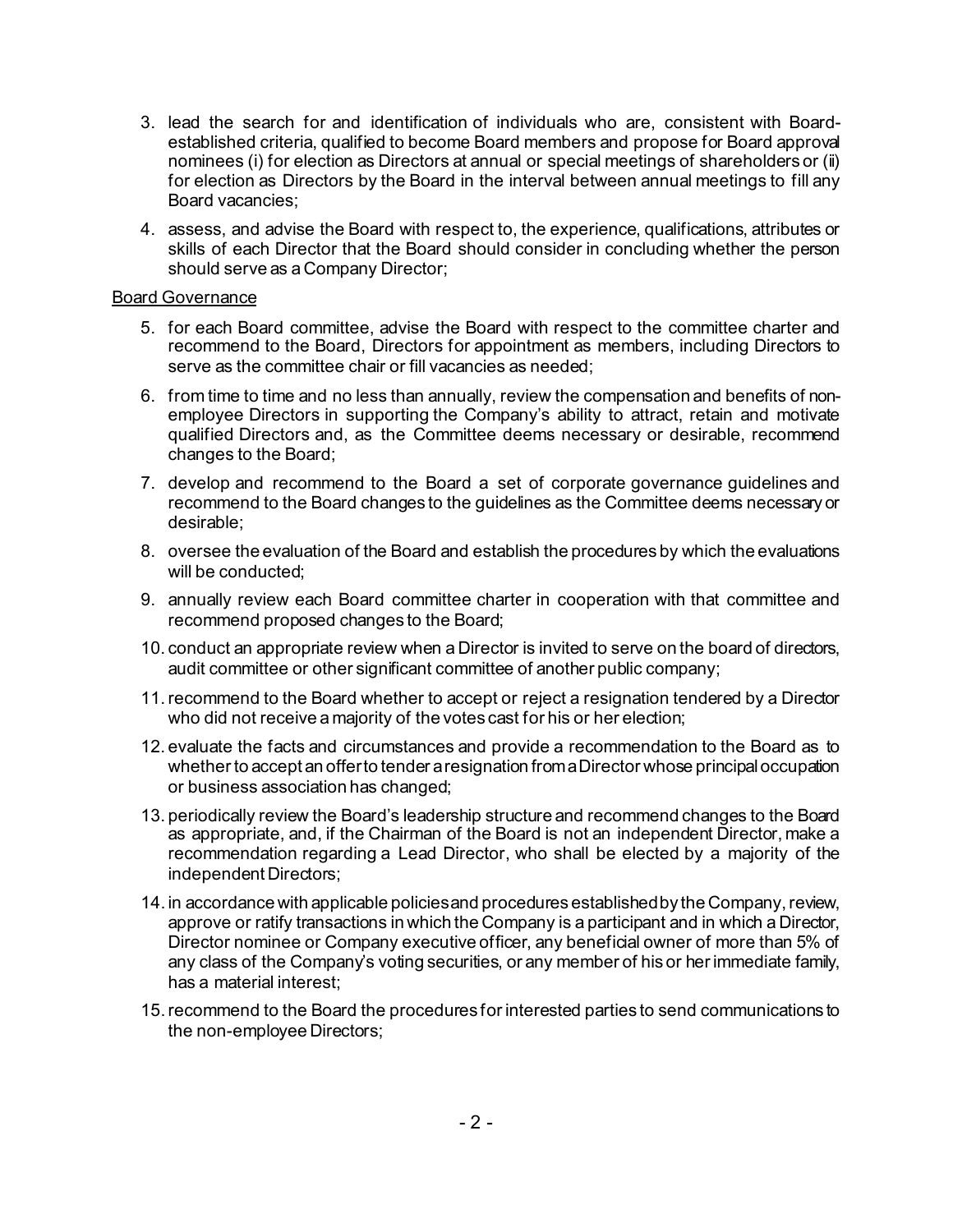## Management Succession and Development

16. ensure there is an adequate process for the Board to review: (a) proposed succession plans for the Chief Executive Officer; (b) proposed succession and development plans for the Company's executive officers and Chief Actuary; and (c) any proposal to restructure and eliminate any of the foregoing roles.

# Corporate Governance, Regulatory and Compliance

- 17. as the Committee deems it necessary or appropriate, consider matters of corporate governance, including emerging issues, shareholder proposals and proxy advisory firm policies, and make recommendations to the Board regarding, or take action with respect to, such matters;
- 18.review the Company's sales practices for consistency with appropriate industry standards;
- 19.review the Company and its subsidiaries' ethics and compliance programs;
- 20.review and approve the annual compliance plan;

# Corporate Responsibility

- 21.review the Company's goals and strategies for the contributions it makes in support of health, education, civic and cultural activities and initiatives and similar purposes;
- 22.receive periodic reports on MetLife Foundation strategies and initiatives;
- 23.review the Company's impact investment program in which loans and other investments are made to support affordable housing, community, business and economic development, and health care services for low and moderate income communities;
- 24.review the Company's strategies, activities and initiatives related to sustainability, environmental stewardship, human rights and other social matters, and corporate social responsibility; and
- 25. oversee the Company's efforts to manage its reputation and culture.

# **Additional Committee Authority**

At its sole discretion, as it deems necessary or desirable, the Committee may retain consultants and advisors, including consultants and advisors to assist the Committee in its identification of director candidates, its review of director compensation and benefits, and its oversight of corporate governance matters, generally. The Committee shall have the sole authority to approve the fees and other terms of retention of any such consultants and advisors. The Company shall provide for appropriate funding, as determined by the Committee, for payment of reasonable compensation to consultants and advisors retained by the Committee.

The Committee may delegate to a subcommittee such of its duties and responsibilities as the Committee deems to be in the Company's best interests, provided such delegation is not prohibited by law, regulation or the NYSE Corporate Governance Standards.

The Committee may also conduct or authorize investigations into any matter within the scope of the duties and responsibilities delegated to the Committee as it deems appropriate.